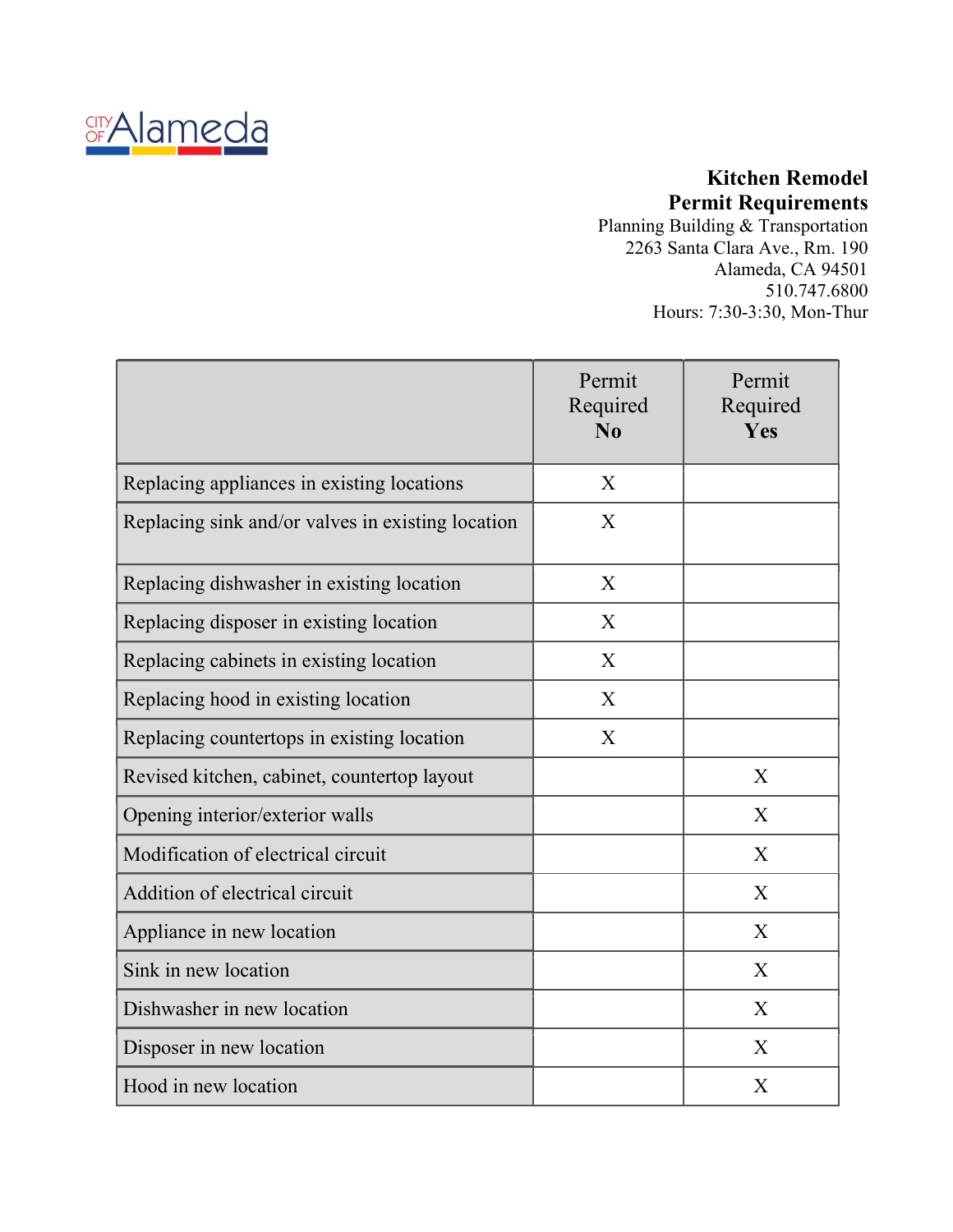# Electrical Requirements for Kitchens

California Electrical Code (CEC) Articles 210.8, 210.11, 210.12, 210.52, 406.12

Do not cover any portion of the installation until inspected and instructed: "Okay to cover".

### GROUND-FAULT CIRCUIT-INTERRUPTER PROTECTION FOR PERSONNEL CEC 210.8

**Dwelling Units.** All 125 volt, single-phase, 15  $\&$  20 amp receptacles installed in locations specified in 210.8 shall have GFCI protection for personnel.

Kitchen: where receptacles are installed to service countertop surfaces.

Sinks: where receptacles are installed within 6' of the outside edge of a sink.

Dishwashers & Disposers: shall be GFCI protected.

### BRANCH CIRCUITS REQUIRED CEC 210.11

Small-Appliance Branch Circuits: In addition to the number of branch circuits required by other parts of this section, 2 or more 20 amp small-appliance branch circuits shall be provided for all receptacle outlets specified by CEC 210.52, serving the kitchen, pantry, breakfast room, dining room, refrigeration equipment, all countertop outlets, or similar areas of a dwelling unit, and shall have no other outlets.

 Additional small-appliance branch circuits shall be permitted to supply receptacle outlets in the kitchen and other rooms (pantry, breakfast room, or similar area). No small-appliance branch circuit shall service more than 1 kitchen.

Cord and plug hood requires a dedicated electrical circuit.

Exception 1: A receptacle installed to supply an electric clock.

Exception 2: A receptacle installed to provide power for supplemental equipment and lighting on gas-fired ranges, ovens, or counter-mounted cooking units.

#### ARC-FAULT CIRCUIT-INTERRUPTER PROTECTION CEC 210.12

All new or modified 125 volt, single-phase, 15  $\&$  20 ampere branch circuits that supply outlets, lighting, or devices installed in dwelling unit kitchens shall be protected by any of the means described in 210.12.

#### TAMPER RESISTANT RECEPTACLES CEC 406.12

All 125 volt, single-phase, 15 and 20 ampere receptacles shall be listed tamper-resistant.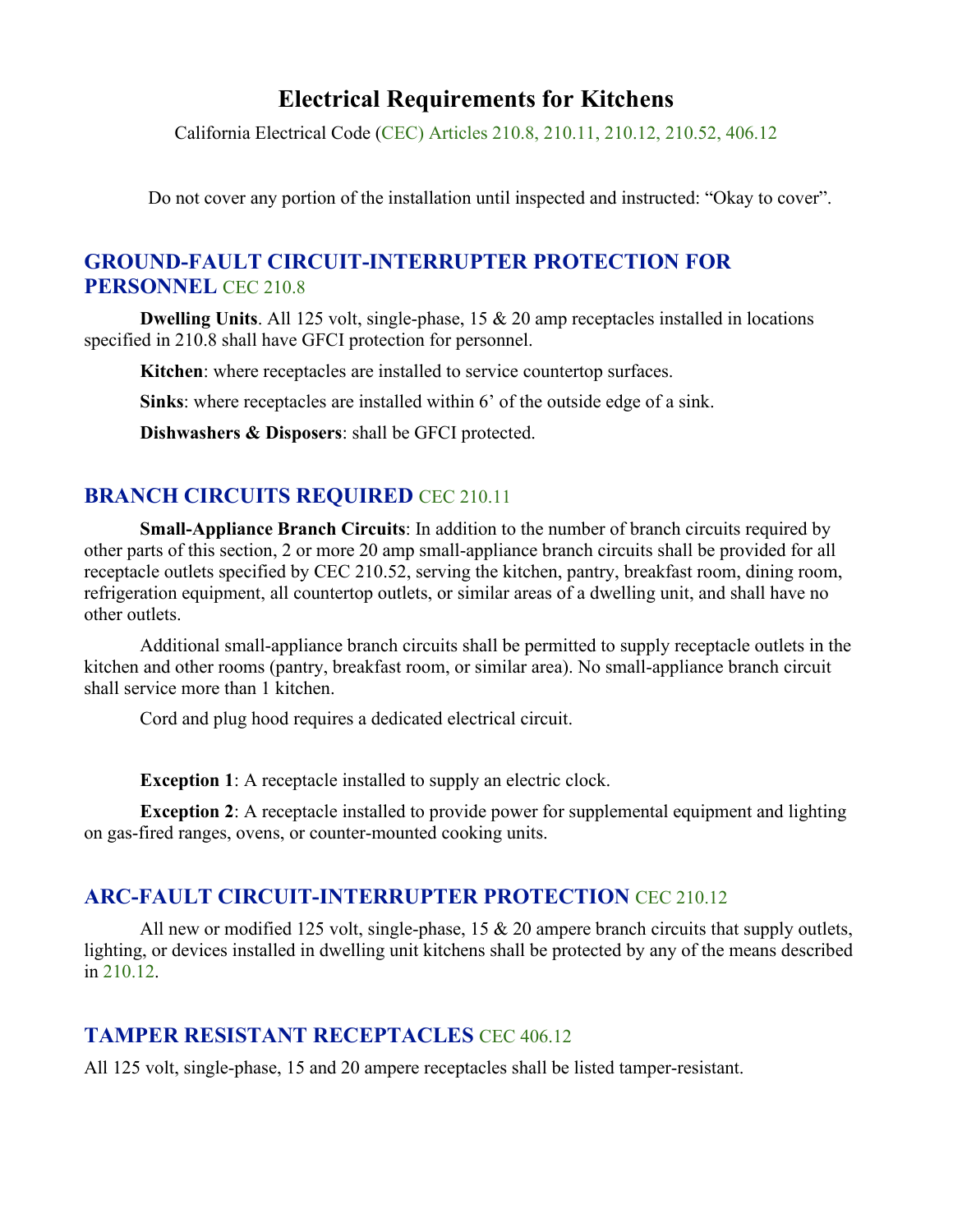### COUNTERTOPS CEC 210.52

In kitchens, pantries, breakfast rooms, dining rooms, and similar areas, receptacle outlets for countertop spaces shall be installed in accordance with the following:

- 1. Wall Counter Spaces. A receptacle shall be installed at each wall countertop space that is  $\geq 12$ ". Receptacle outlets shall be installed so that no point along the wall line is  $> 24$ " measured horizontally from a receptacle outlet in that space.
- 2. Island Countertop Spaces: At least 1 receptacle shall be installed at each island countertop space with a long dimension of  $\geq 24$ " and a short dimension of 12" or greater.
- 3. Separate Space. Countertop spaces separated by ranges, refrigerators, or sinks shall be considered as separate countertop spaces in applying the requirements of  $210.52$ . If a range, counter-mounted cooking unit, or sink is installed in the countertop and the depth of the countertop behind the range, counter-mounted cooking unit, or sink is  $\leq 12$ ", the range, counter-mounted cooking unit, or sink shall be considered to divide the countertop space into two separate countertop spaces. Each separate countertop space shall comply with  $210.52$ .<br>4. Receptacle Outlet Location. Receptacle outlets shall be located on or above, but not  $> 20$ " above
- the countertop.

Exception: Receptacles shall be permitted to be mounted not  $> 12$ " below the countertop and shall not be located where the countertop extends  $> 6$ " beyond its support base.

## LIGHTING & INDOOR AIR QUALITY NOTES

- 1. All lighting shall be high efficacy, AFCI protected and dimmable or on a vacancy sensor.
- 2. Under-cabinet lighting must be switched separately from other lighting systems.
- 3. Kitchen hoods shall provide minimum 100 CFM and shall be vented to outdoors. The vent termination must be  $\geq 3$ ' from a building opening, intake or property line.